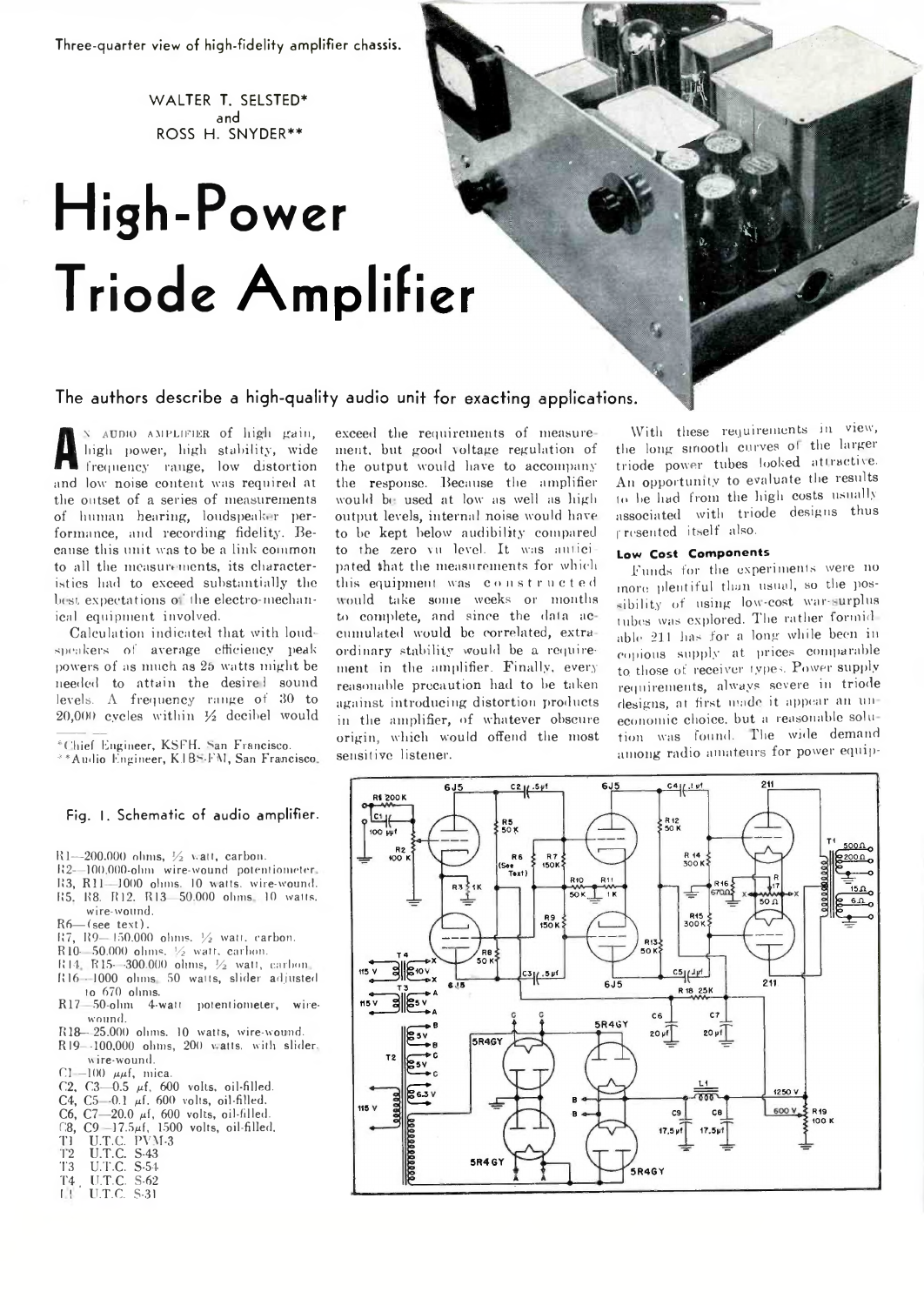

**Fig. 2. Frequency response curve of audio amplifier at 30 watts output, Note that it is flat within less than one db from 30 to 20,000 cycles.**

ment in this range has resulted in quantity production of the required transformers at tolerable cost. Ilighvoltage condensers were available through war surplus. And a bridge rectifier was feasible with the low priced 5R4GY rectifier tube, with its comfortable 230 ma current rating, and 2100 inverse peak voltage capability. The problem appeared surmountable if costly interstage transformers could be avoided.

So the 211 was tentatively selected, and in the interest of reducing drive requirements, insuring stability of operation, and eliminating the necessity of a fixed-bias supply, pure class A connection was proposed.

The availability of very high platesupply voltage- suggested the possible use of ordinary receiver triodes in con ventional resistance-coupled circuits. The calculations revealed that this would be the most critical section of the amplifier, but with 600 volts at the

high-potential end of the 6J5 plate resistors these tubes, operating at nearly full rated dissipation in push-pull, would drive the 211s just beyond the requirements.

The medium-mu driver triodes dictated the use of another stage of voltage gain, which could conveniently use the same tube type. Phase in version was removed to the input stage so that degeneration in the drivers' cathode resistor would tend to remove any unbalance in a.f. grid-to-ground voltage remaining after inversion. The 6 decibels of gain added by making the input a push-pull stage was also desirable. The need for high stability with high gain demanded a tube inverter of unusual characteristics. The cathodeloaded inverter was rejected, despite its stability, because of the possibility of cathode-filament bum, a consider able hazard where relatively high gain follows inversion. Gain requirements ruled against the cathode inverter too.

As **shown, the amplifier is bui It on a standard rack chassis.**



The ordinary voltage-divider type was eliminated by its necessity for constant readjustment with tube aging. The stability and gain of the conventional floating-paraphase inverter were attractive, but its never-quiteperfect balance was a disadvantage. In the end a modification of the latter type proved satisfactory: the load on the input tube was varied by shunting  $R_1$  with  $R_2$ , of varying values above a megohm, until a virtually perfect balance of a.f. to the driver grids was obtained. The floating-paraphase action maintained the balance over long periods of use.

The final refinement in the circuit was the addition of a short time constant filter in the input, calculated to counteract the high-frequency losses within the amplifier due to distributed shunt capacitances. High-frequency losses due to Miller effect, often experienced in high-impedance triode grid



**Fig. 3. Intermodulation distortion vs. power output.**

circuits, were held to a minimum by the 100,000 ohm value assigned the input potentiometer. This value likewise reduced the chances of frequency discrimination from RC effects, prominent in many higher-impedance input designs.

Again in the interest of low noise level and high stability, wire-wound re-istors were used in all d.c.-carrying circuits, and oil-filled capacitors were used throughout. If a suitable quality ot oil condenser is used for coupling, d.c. leakages will remain even after long use at values lower than those found in new paper condensers, keeping the grids essentially at ground potential. with attendant long-time circuit stability. In the presence of heavy a.c. fields the shielding afforded by the can construction is probably a considerable advantage too.

The photographs show how the entire unit was mounted on a single standard rack chassis. The controls illustrated on the front panel are for gain and metering leveL

It should he noted that potentially lethal voltages exist on the underside of the chassis. Ho high-voltage con tacts are brought to the top. The equipment i- mounted so that no access can he had to the underside without first disconnecting the power.

| *Continued on page* 36]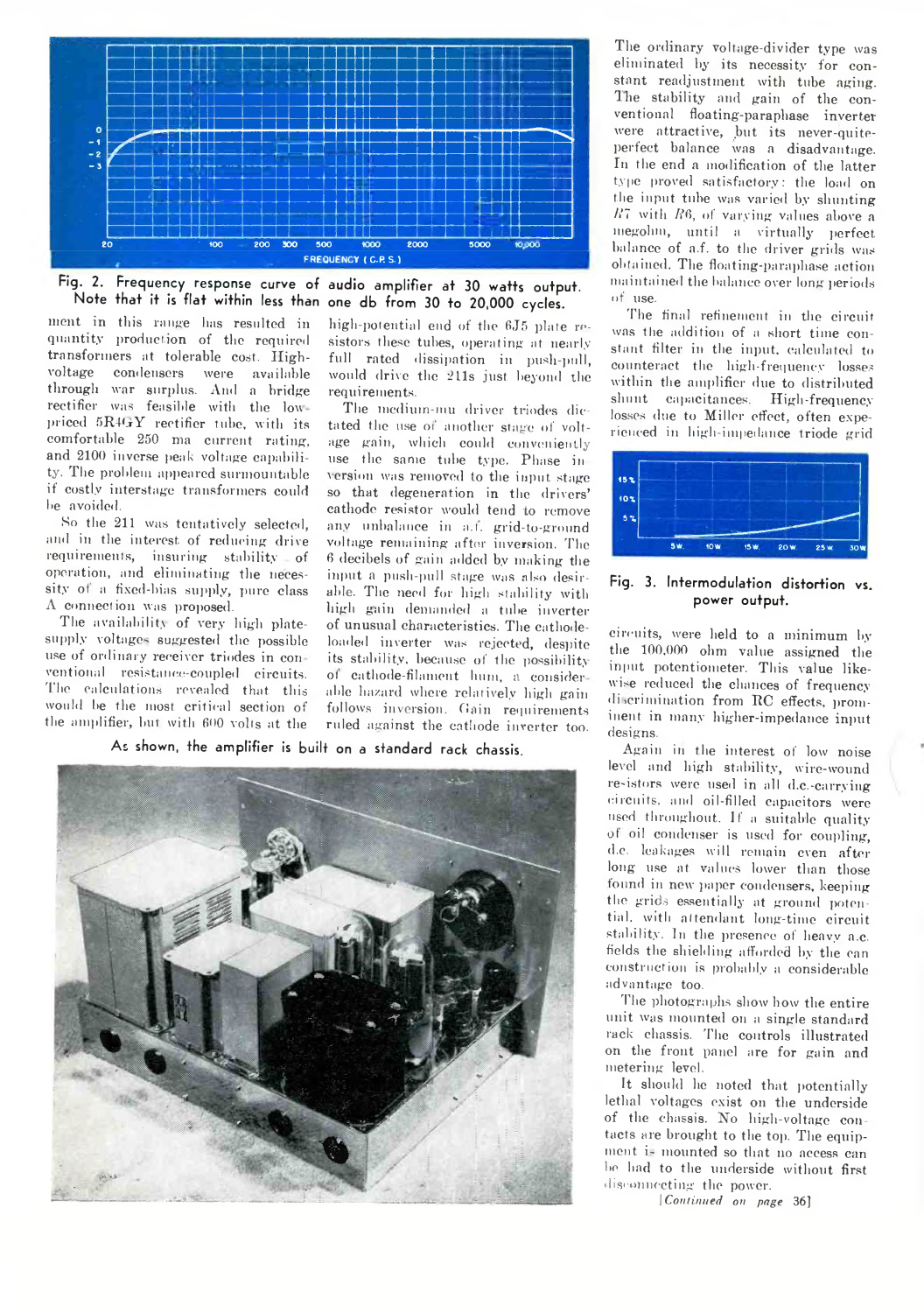#### **Tests**

The intermodulation curve of *Fig.* 3 was taken with the Pickering analyzer, using input frequencies- of 100 and 7000 cycles at 10 decibels difference in level. Total harmonic distortion analysis gave reading of  $\frac{1}{3}$  to  $\frac{1}{4}$  the numerical values of the IMD figures, at corresponding powers.

The frequency-response curve of *Fig.* 2 is a power line, based on 30 watts, and is therefore of significance at much more than usual operating levels. The low-frequency drop is attributed to output-transformer core-saturation.

Noise level was measured with a shielded 100,000 ohm resistor across the input terminals, with the gain control wide open. Further amplification of the output was required to distinguish its character audibly. It was the usual random hiss superimposed upon a lower level of hum. The absolute level of noise at the output under these conditions was -52 dbm, or nearly 96 decibels below the nominal 30-watt output level.

Effective internal impedance at the 15-ohm tap is 6 ohms.

Thirty watts of output was reached with about 0.1 volt drive, giving a nominal 85 db maximum gain.

Although all the tests indicated that the amplifier was suitable for its pur-